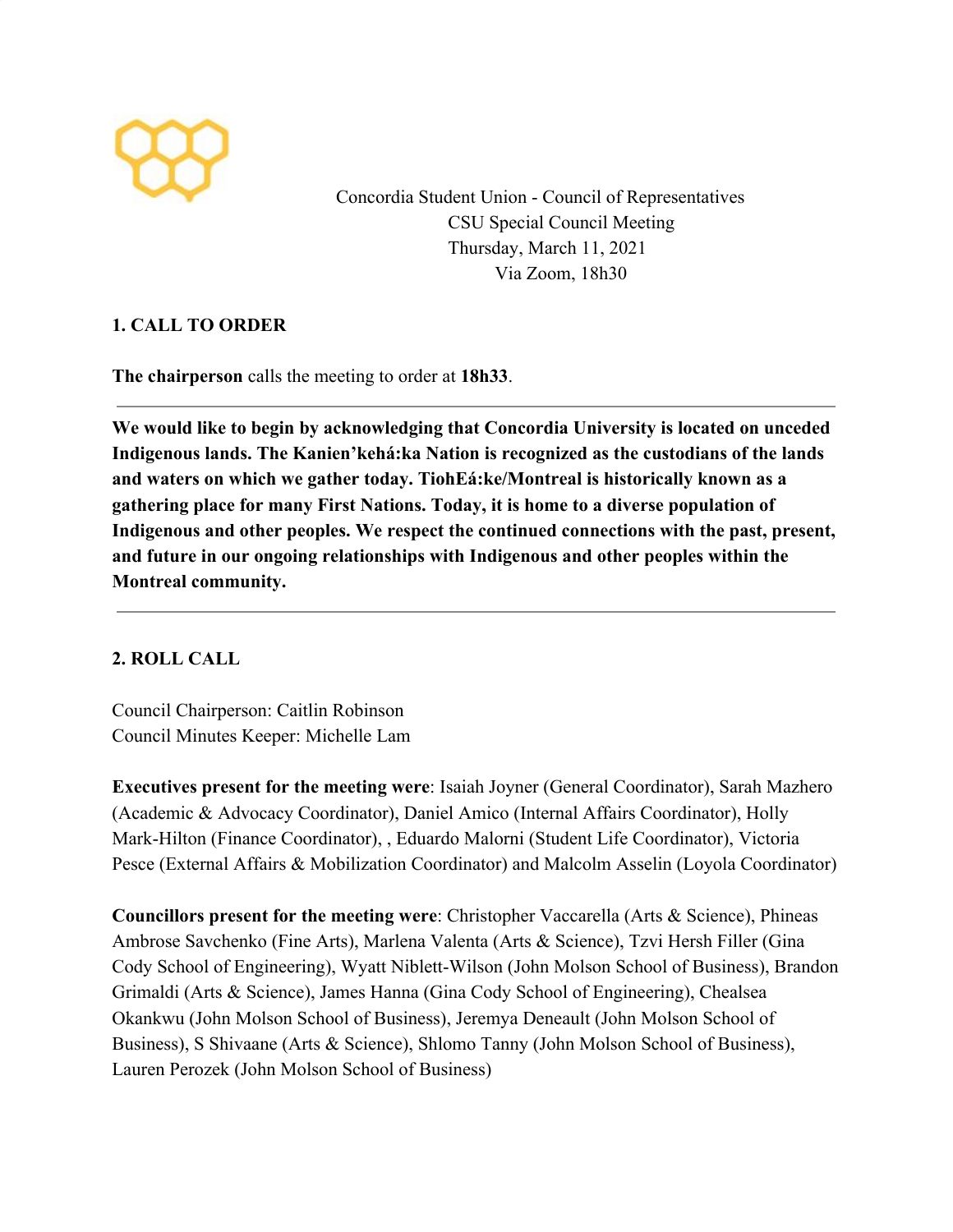**Executives absent for the meeting were:** Amy Nguyen (Sustainability Coordinator)

**Councillors absent for the meeting were**: Debra Irabor (Arts & Science), Arieh Barak (Independent), Anais Gagnon (Gina Cody School of Engineering), Roman Zelensky (Arts & Science), Sean Howard (Gina Cody School of Engineering), Jarrad Haas (Fine Arts), Harrison Kirshner (John Molson School of Business), Alexander Stojda (Gina Cody School of Engineering), Diana Lukic (Fine Arts), Shaun Sederoff (Arts & Science), Howard Issley (John Molson School of Business), Sarah Bubenheimer (Arts & Science), Nicole Nashen (Arts & Science)

# **3. CSU Services Fee Levy Referendum Questions**

**Sarah Mazhero** presents the following motion. Seconded by **Holly Mark-Hilton.** Motion passes.

# **Concordia Student Union Legal Information Clinic**

*BE IT RESOLVED* that the following question be sent to ballot during the 2021 General Election, notwithstanding article 6.2.1.1. of the CSU's Policy on Elections and Referenda:

*Do you agree to increasing the CSU Legal Information Clinic (LIC)'s fee-levy to \$0.27 per credit (an increase of \$0.10 per credit from \$0.17 per credit), to be implemented with registration for the Fall 2021 (2021/2) term, in accordance with the University's Fee Payment, Refund and Withdrawal Policy in effect at the time and to be subsequently indexed annually to inflation in accordance with the Consumer Price Index, effective Fall 2022?*

*Agreeing to this question means you consent to amending the CSU's Special Bylaw I to reflect this change.*

# **Concordia Student Union Off-Campus Housing and Job Resource Centre**

*BE IT RESOLVED* that the following question be sent to ballot during the 2021 General Election, notwithstanding article 6.2.1.1. of the CSU's Policy on Elections and Referenda:

*Do you agree to increasing the CSU Off-Campus Housing and Job Resource Centre (HOJO)'s fee- levy to \$0.26 per credit (an increase of \$0.06 per credit from \$0.20 per credit), to be implemented with registration for the Fall 2021 (2021/2) term, in accordance with the University's Fee Payment, Refund and Withdrawal Policy in effect*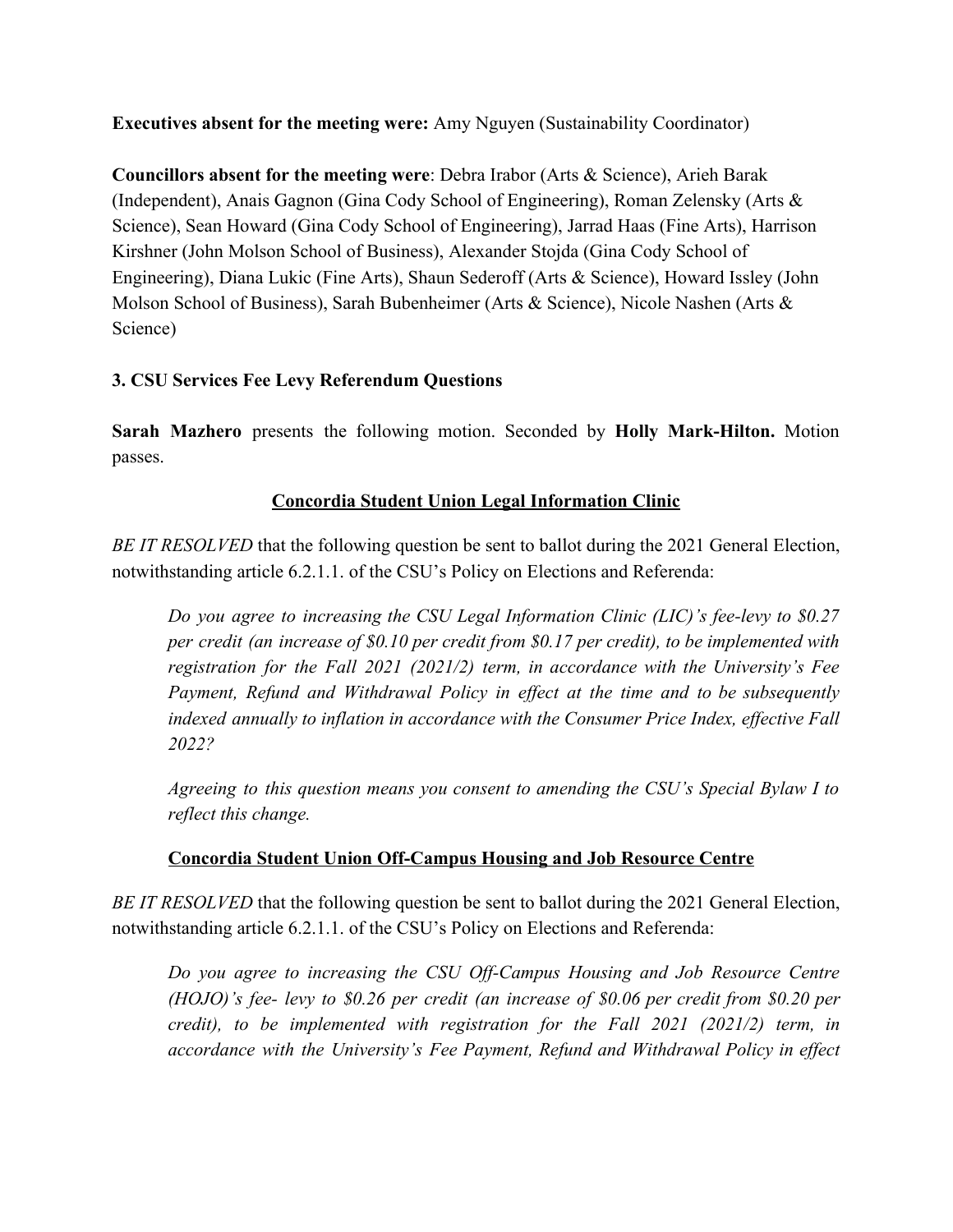*at the time and to be subsequently indexed annually to inflation in accordance with the Consumer Price Index, effective Fall 2022?*

*Agreeing to this question means you consent to amending the CSU's Special Bylaw I to reflect this change.*

## **Concordia Student Union Student Advocacy Centre**

*BE IT RESOLVED* that the following question be sent to ballot during the 2021 General Election, notwithstanding article 6.2.1.1. of the CSU's Policy on Elections and Referenda:

*Do you agree to increasing the CSU Student Advocacy Centre's fee-levy to \$0.40 per credit (an increase of \$0.10 per credit from \$0.30 per credit), to be implemented with registration for the Fall 2021 (2021/2) term, in accordance with the University's Fee Payment, Refund and Withdrawal Policy in effect at the time and to be subsequently indexed annually to inflation in accordance with the Consumer Price Index, effective Fall 2022?*

*Agreeing to this question means you consent to amending the CSU's Special Bylaw I to reflect this change.*

*BE IT FURTHER RESOLVED* that the preamble be sent to referendum with their respective questions.

**Sarah Mazhero:** This increase comes out of a need, demonstrated by COVID-19. We need more resources at the CSU and we need them to better aid students. It's important that we do this.

**Walter Chiyan Tom** (LIC): I'm the Manager at the LIC. I will be talking about the needs assessment for this fee levy increase. The LIC is a nonprofit organization, founded in 2007, under the CSU umbrella. The Clinic provides free legal information, and occasional accompaniment or referral to the members of the Concordia community. Our staff is comprised of 1 full-time manager, 1 full-time project manager, 2 part-time admin assistants, and 15-20 volunteer law students who work 8 hours per week. The law students provide legal information. Over the years, the office has changed dramatically, from 12 to 20 office hours, staff size, and much more. More notably, due to COVID-19, our service has evolved significantly. Cases have grown more complex, and our organization has grown in terms of needs due to added work and digital development. These changes require more resources, such as additional hours added to the admin's schedules, and additional permanent staff members and an increase in Salesforce licenses. Yet, our fee-levy has not changed in at least the past five years. Our total new salaries and benefits expenses are \$50,821.16. Our total new office expenses are \$27,068.66. Our new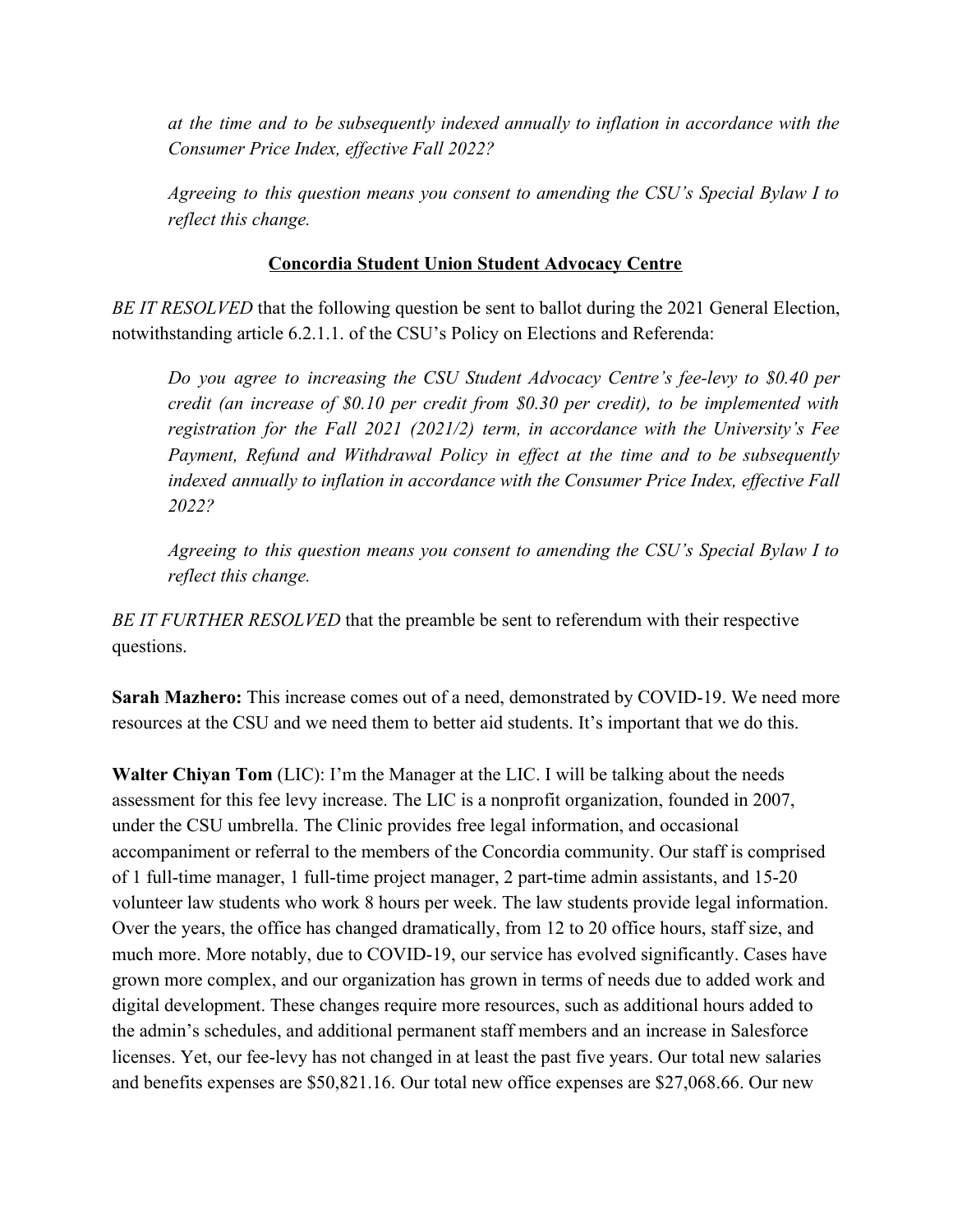annual total expenses are \$77889.82. Our current actual expense is \$135,752. Our proposal is to increase the fee-levy for the first time in at least five years, to go from 0.17 to 0.27.

Preamble: The CSU Legal Information Clinic (LIC) is an essential service for students at Concordia that provides them with legal research, assistance, accompaniment and referrals on matters ranging from Immigration, Discrimination, Sexual Violence, Criminal and Penal Fines to Consumer and Business contracts, among many other fields of law.

Since 2007, the LIC has changed dramatically, from 12 to 20 office hours, staff size, and much more. Cases have grown more complex, and our organization has grown in terms of needs due to added work and the LIC's digital development.

With the recent transition to a new online service platform and delivery system, especially in light of the COVID-19 crisis, the LIC must increase personnel and hours of its staff to better respond to growing students' demands and needs for increased legal information services and support. The LIC has not had a fee levy increase since at least the last 5 years and with the fundamental changes in the service delivery, our actual budget is at a deficit of (-\$15,159). Therefore, in order to better respond to growing students' demands and needs for increased legal information services and support along with the increase in expenses, our proposal is to increase the LIC fee Levy from \$0.17 to \$0.27 per credit.

**Leanne Ashworth** (HOJO): We are focused on providing reliable housing and employment information, resources and referrals. We offer services for students facing issues and looking at information from various government bodies, helping students navigate their rights. An assistant manager position is necessary for HOJO to effectively support and maintain its offerings from web-based resources to student-housing partnerships. This position would support partnerships and projects, develop new resources, support the Woodnote Cooperative, grow the Homeshare project, and many more. Our financial proposal is \$52,212.16.

Preamble: The CSU Off-campus Housing and Job Resource Centre is a CSU service that works to empower, educate and support the Concordia student community by providing reliable housing and employment information, resources and referrals. HOJO addresses students' needs as they enter the rental and job market, striving to support them in learning about and exercising their rights by offering confidential legal information. We prioritize increasing awareness through campaigns, research, workshops and partnerships, as well as our housing rights website and classifieds where students can connect with credible landlords and employers. Inquiries at HOJO range from students in emergency situations to those who are just beginning to learn about their rights. Access to our services has steadily increased, even during the COVID-19 epidemic, which is not reflected in the current funding structure. The increase reflects the challenging realities of students, who are profoundly impacted by the ongoing housing crisis and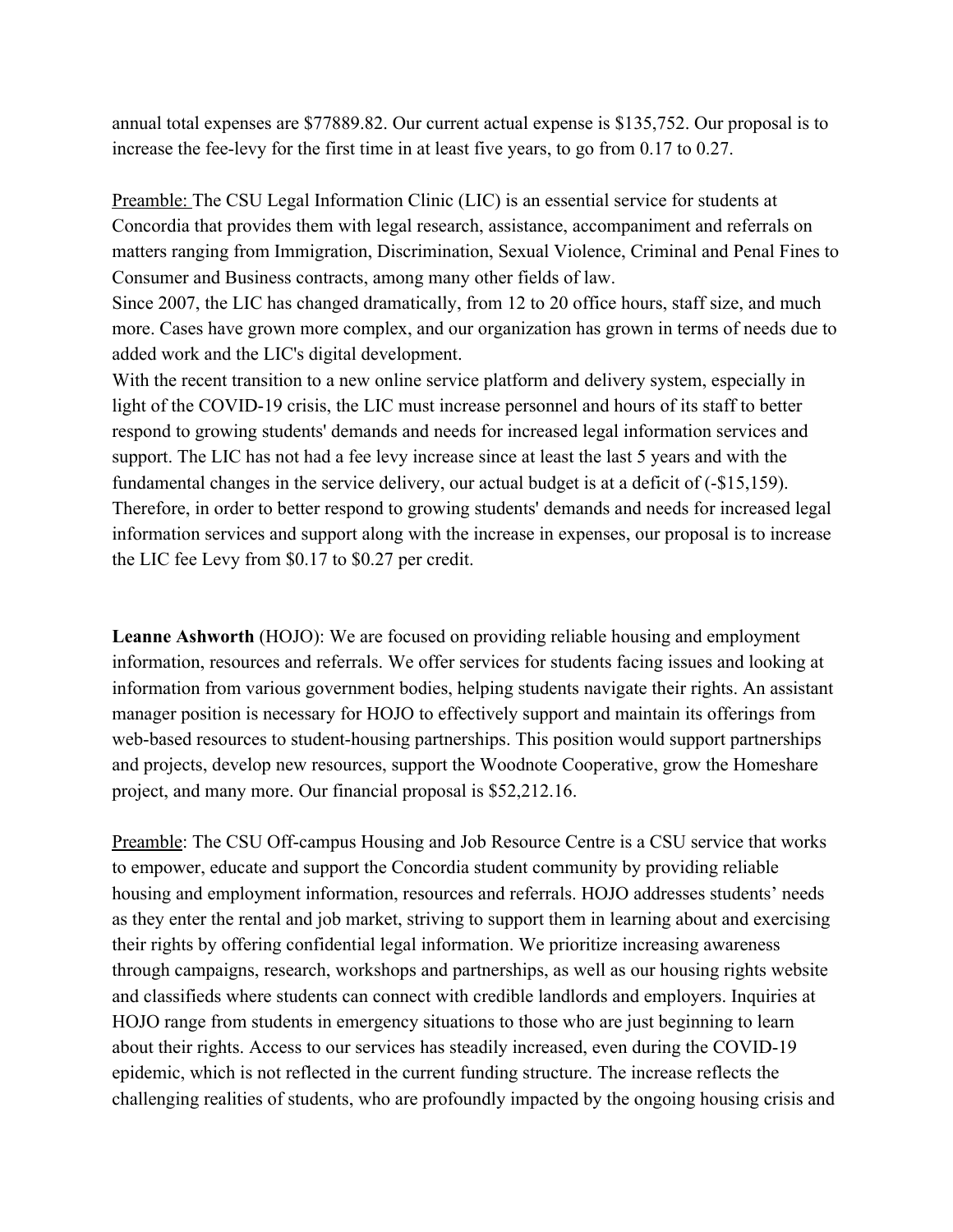escalating financial demands. Research, campaigns, and partnership projects have suffered from a lack of staff capacity. We have also had to pause some of our creative initiatives to offer concrete solutions to students' housing and employment needs. HOJO needs an increase in personnel in order to sustain our workload and allow us to better advocate for student's rights.

**Sophie Stone** (CSU Advocacy Center): This is an essential service for students at Concordia. We provide **independent** student representation in Disciplinary Proceeding and at Tribunal Hearings. We provide assistance in drafting complaints, student representation statements and readmission applications. We inform students of the various University policies, procedures, and regulations that might affect their individual situation and make sure they are aware of their options. We support students through unfair obstacles/barriers in their academic endeavours. It is important for us to hire competent and professional staff. We want to propose two new positions, an Assistant Manager and a Research and Outreach Administrator. Our proposed fee levy increase is from 0.10/credit to 0.40/credit.

Preamble: The CSU Advocacy Centre is an essential service for students at Concordia that provides students with independent student representation in Disciplinary Proceedings, Investigations and Tribunal Hearings. It also provides independent consultation and supports through unfair obstacles/barriers to academic endeavours, including assistance in drafting complaints, special requests and readmission applications, and assistance in understanding the university's various policies and procedures. Lastly, the AC reports overarching patterns in student problems to elected student officials. Successful outreach efforts over the past few years compounded with the negative impact of Covid-19 have caused a significant increase in the number of students who consult the AC, thus both increasing the total number of cases and limiting the number of hours student advocates can spend on each case. A further negative consequence has been that research at the AC has had to cease in order to prioritize the immediate needs of students seeking assistance. The AC must increase personnel and hours in order to fulfill the increased workload and tasks that are currently not being met

**Tzvi Hersh Filler** motions to add the following to the referendum questions. Seconded by **Lauren Perozek**.

LIC:

Note: Should this pass, a student enrolled in 15 credits per semester will see a change in tuition charges for this charge of 1.50\$ per semester, meaning it will go from 2.55\$ to 4.05\$ per semester. This charge cannot currently be opted out from.

## HOJO

Note: Should this pass, a student enrolled in 15 credits per semester will see a change in tuition charges for this charge of 0.90\$ per semester, meaning it will go from 3.00\$ to 3.90\$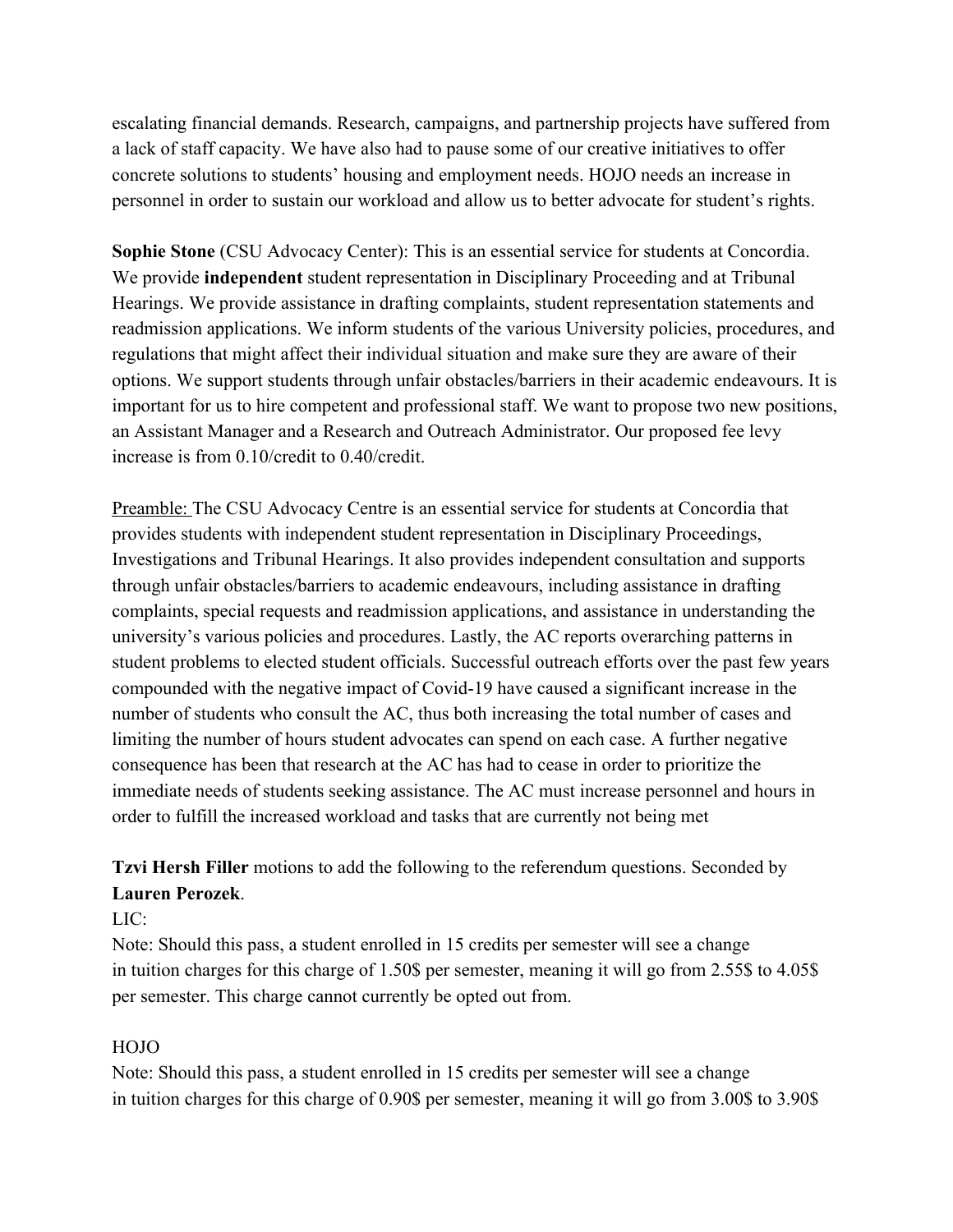per semester. This charge cannot currently be opted out from.

AC

Note: Should this pass, a student enrolled in 15 credits per semester will see a change in tuition charges for this charge of 1.50\$ per semester, meaning it will go from 4.50\$ to 6.00\$ per semester. This charge cannot currently be opted out from.

**Tzvi Hersh Filler:** This is for the sake of clarity. Students may misinterpret this as a charge per semester instead of per credit, despite it being clarified already in the preamble. This will also ensure that students know whether this charge can be opted out of.

**Lauren Perozek:** Sarah, by changing the wording to this, would this impact how students vote?

**Sarah Mazhero:** We tried to write this as simple as possible, so adding this note may discourage students from voting.

**Jack Alarie:** Since most fee-levies are opt-out-able, it's important to disclose. Since students aren't always keeping up with the CSU, they may not be completely informed of this. In my humble opinion, this is a good initiative as it would better inform the students.

**James Hanna:** We shouldn't have students voting while misinformed, so I'm in favour of this

**Sarah Mazhero:** The lawyer didn't believe this was necessary since you can't legally decrease student union fees

**Jack Alarie:** Most students voting for this don't know that this is opt-out-able. We now have the opportunity to add this. This will allow students to make a more informed decision.

**Lauren Perozek:** Were the lawyers not in favour of us disclosing whether this is opt-out-able?

**Sarah Mazhero:** It seemed like common sense that this isn't opt-out-able.

**James Hanna:** Just because it isn't legally necessary doesn't mean that we don't have an ethical responsibility to inform the students. I doubt this will change the outcome of the vote

**Tzvi Hersh Filler:** This doesn't change the spirit of the motion, this is adding a post-amble. This is a fee that students are forced to pay. This is an additional financial barrier to education, even if it is a necessary one, we need to be as honest with students as possible.